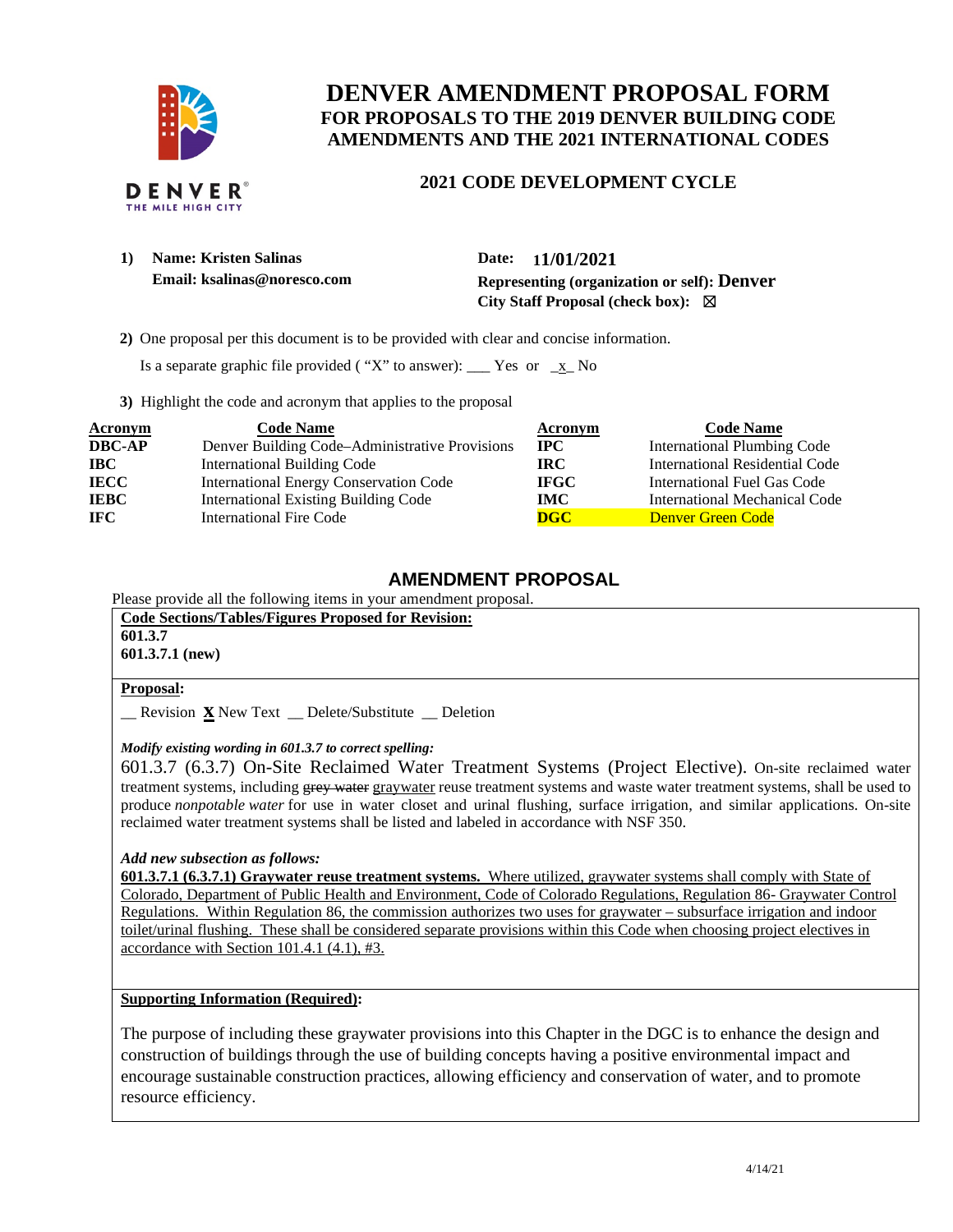Climate change is an established phenomenon affecting the environment globally and it is recognized that buildings and the built environment play a vital role in the process, impacting on the natural environment and the quality of life. Sustainable development concepts and approaches applied to the design, construction, and operation of buildings or to any built environment can enhance both the economic and environmental benefits of the community in Denver and around the world. Sustainability is not an individual issue rather an integrated and inseparable part of the building design and construction process. The benefits of sustainable design principles include resource efficiency, energy efficiency, healthy buildings and materials, ecologically and socially sensitive land use and strengthened local economics and associated communities, objectives vital for future development of Denver.

The State of Colorado has specific regulations regarding graywater systems and the City and County of Denver does not wish to override, amend, or detract from those regulations whatsoever so this proposal points directly to Regulation 86 to find all of the requirements for the system design, control, and installation. The State regulations and the Denver Green Code are not maintained on the same cycle so to keep from having regulations that could differ too much over time, we felt it best to just point to the state requirements instead of building a completely separate set of requirements.

In alignment with the 2018 Denver policy addressing graywater systems, all of the State level possible options are accepted in Denver, so we wish to include them in full under the DGC provisions, making sure that it is clear that each option is considered a separate provision when choosing electives in accordance with Section 101.4.1., #3.

Section 601.3.7 (6.3.7) is already an existing Section within the DGC, mentioning the elective of using graywater. We only proposed changing the spelling of graywater in this paragraph to keep consistent with State Regulation 86. We then added a new subsection to point the user to the State requirements and to clarify options considered separate electives.

Because these requirements are an option, and not mandatory, the cost of construction, design and the restrictiveness is marked as "no Impact" below. It is reasonable to anticipate that added graywater systems would add to initial design and construction costs while reducing annual water costs over time.

Water is a critical resources in Denver and the West. Denver as a community is uniquely positioned to provide exemplary leadership to communities throughout the Colorado River Basin. Initiatives tied to reducing Denver community demand on critically strained eastern snowpack and Colorado River source water are of high value both to Denver's citizens in the short term, and to regional residents in the future. Any water not drawn from the Colorado River is highly valuable water offered to struggling communities, farms, and ecosystems downstream. Onsite graywater reuse is one in a suite of strategies to enhance responsible water use and more strongly reconnect our community consciousness to this critical, life giving, and increasingly stressed resource.

**Bibliography and Access to Materials** (as needed when substantiating material is associated with the amendment proposal):

https://www.sos.state.co.us/CCR/GenerateRulePdf.do?ruleVersionId=6527&,fileName=5%20CCR%201002-86

#### **Other Regulations Proposed to be Affected N/A**

#### **Referenced Standards:**

List any new referenced standards that are proposed to be referenced in the code.

*State regulation 86:* https://www.denvergov.org/Government/Agencies-Departments-Offices/Agencies-Departments-Offices-Directory/Public-Health-Environment/Environmental-Quality/Graywater

**Impact:**